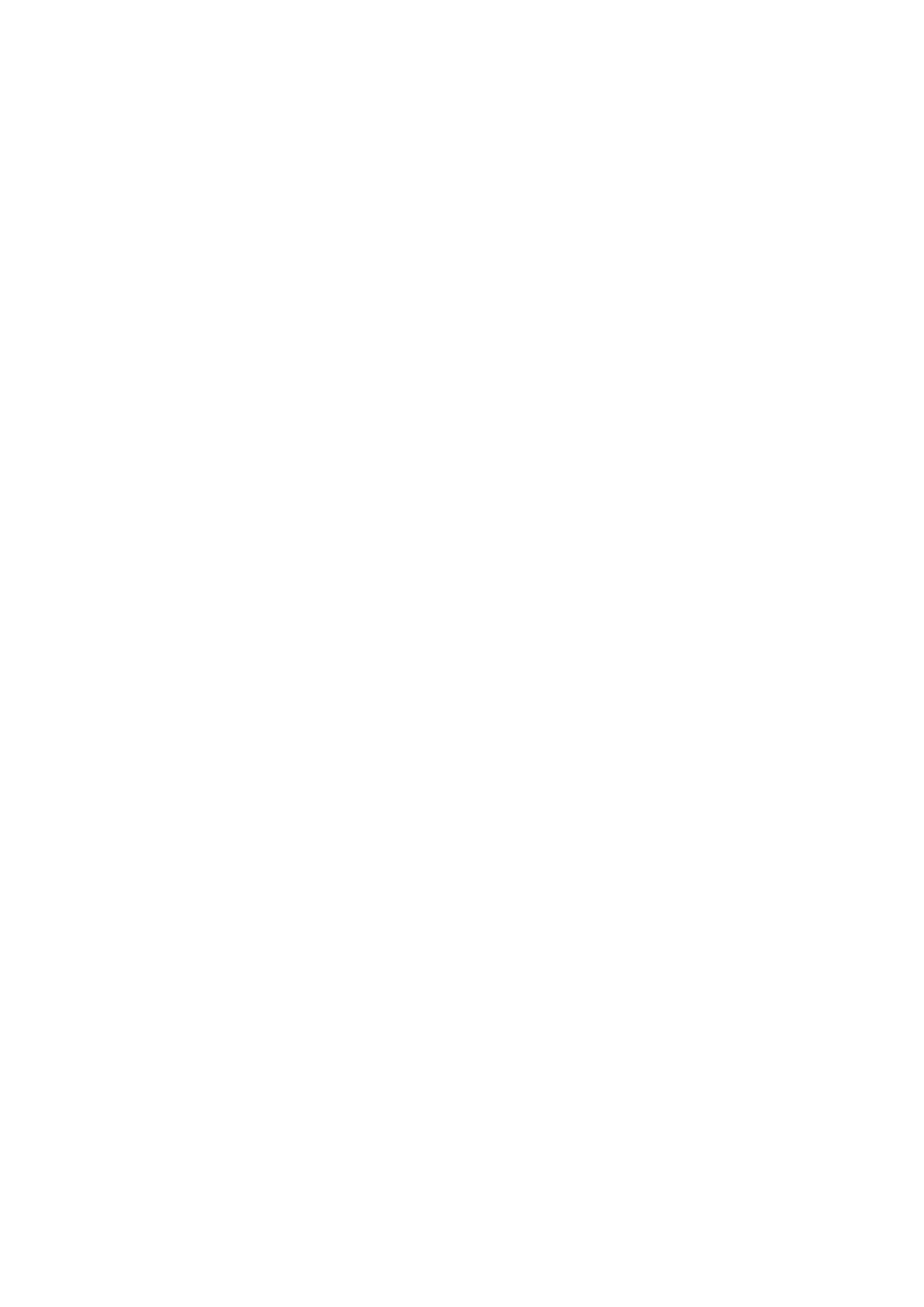

# **POLICY: ADMITTING NEW SHAREHOLDERS**

All reference to 'we', 'our' or 'us' in this Policy should be read as meaning Sandbourne Housing Association.

#### **1. Purpose and aim of the Policy**

1.1 Rule C11 of the Model Rules 2011, National Housing Federation, registered by the regulator for BHSE on 26 June 2013, requires the BHSE (name changed to Sandbourne Housing Association on 11 September 2014) Board to set, review and publish its policies and objectives for admitting new shareholders.

#### **2. Membership**

- 2.1 Our Board will consider for membership those individuals and organisations which, in the Board's view, could make a positive contribution to our running and to any of our associate organisations, partner organisations or subsidiaries or any group structure that may be formed.
- 2.2 In accordance with our Rules C11 (Model Rules 2011, National Housing Federation) registered number 12740R, adopted on 26 June 2013, the policy stipulates that not more than one-third of the shareholders may be our tenants.
- 2.3 Our Rules stipulate that our employees cannot be shareholders. Any members of staff who were shareholders prior to the adoption of the new Rules will be required to resign as shareholding members. When employees cease to be our employees, they may then apply to become a shareholder.
- 2.4 Any shareholder whose shareholding has been ended in accordance with the Rules can re-apply for consideration to become a shareholder. That application can normally only be considered after a minimum of 12 months has expired after the date that their shareholding ended.
- 2.5 The Board may consider applications earlier than 12 months in exceptional circumstances and in accordance with the Rules requiring a special resolution of the Board to agree to re-instate the shareholding on application and/or in the case of Board members leaving the Board, allowing the Board member to retain their shareholding.